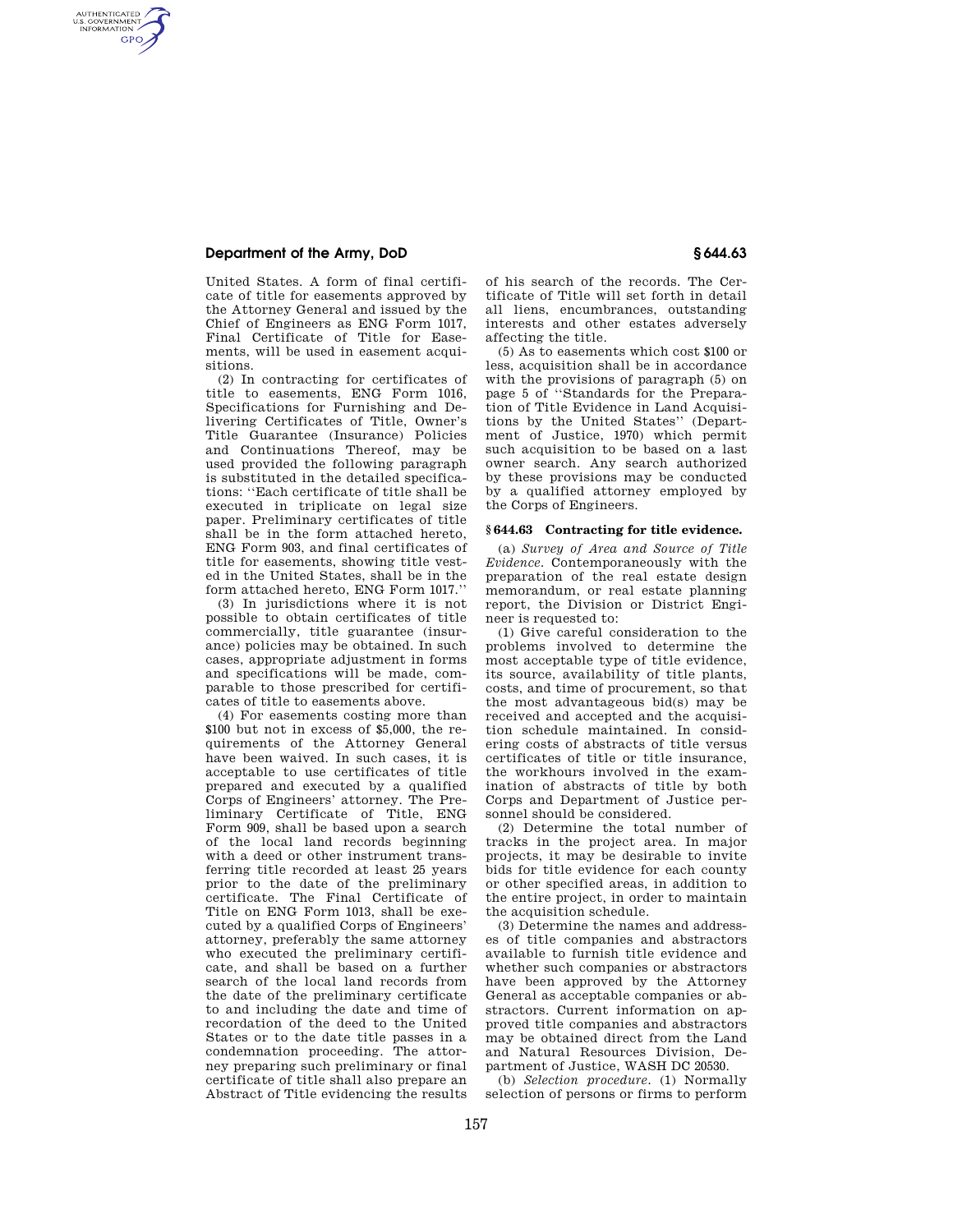title evidence services will be based upon formal advertising in accordance with the Armed Services Procurement Regulation (ASPR) (chapter I of this title).

(2) In those States where the furnishing of title evidence is held to constitute the practice of law and the State canons of legal ethics prohibit attorneys from engaging in competitive bidding for such services, contracts for title evidence services must necessarily be negotiated. In such cases, negotiations shall be conducted with attorneys or law firms duly authorized to practice law in the jurisdiction within which the real property is located. Division and District Engineers shall notify HQDA (DAEN-REA-P) WASH DC 20314 before negotiating for title evidence, and submit the list of attorneys with whom negotiations may be conducted. Selections shall be in accordance with the procedures set forth below:

(i) A contract for title services shall be based upon, but not limited to, consideration of the following professional qualifications necessary for the satisfactory performance of the services required:

(A) Professionally trained for type of work;

(B) Specialized experience in the type of work required;

(C) Capacity to accomplish the work in the required time;

(D) Past experience, if any, with respect to performance on Corps of Engineers contracts;

(E) Location in the general geographical area of the project to which the services relate: *Provided,* That there is an appropriate number of qualified attorneys or law firms therein for consideration; and

(F) Volume of work previously awarded, with the objective of effecting an equitable distribution of title evidence contracts among qualified attorneys and law firms.

(ii) A preselection list of qualified attorneys and law firms shall be prepared by a preselection board from data submitted by interested attorneys and law firms and from other pertinent information which may be available. The list shall be approved by the District Engineer or his designee.

**§ 644.63 32 CFR Ch. V (7–1–09 Edition)** 

(iii) A selection board shall review the qualifications of each of the attorneys or law firms on the preselection list, in accordance with the procedure established in paragraph  $(b)(2)(i)$  of this section and shall recommend to the District Engineer, in order of preference, a minimum of three for approval for contract negotiations.

(iv) Upon approval of the selections by the District Engineer and such approval as may be required by paragraph  $(b)(2)(vi)$  of this section, negotiations shall be initiated with the first selected attorney or law firm. If the negotiations result in a price which exceeds the Government estimate, revised to correct errors of fact or judgment, if any, by more than ten percent, the Contracting Officer shall terminate the negotiations and request a proposal from the attorney or law firm next in order of preference.

(v) Preparation of preselection lists and selections for contracts estimated to cost more than \$10,000, shall be accomplished by formally constituted boards consisting of at least three members, one of whom shall be the District Counsel or an attorney on his staff, and one of whom shall be the Chief, Real Estate Division, or a member of his staff.

(vi) Special approval shall be required for certain selections as indicated below:

(A) When the estimated cost of a contract to be negotiated exceeds \$100,000, the selection shall require the approval of the Division Engineer.

(B) When an attorney or law firm, to which the District has awarded contracts totalling over \$100,000 during the current fiscal year, has been selected by the District for additional negotiations, the selection shall require the approval of the Division Engineer.

(C) When the estimated cost of a contract to be negotiated exceeds \$200,000, the selection shall require the approval of the Director of Real Estate, OCE, or his designee, with the concurrence of the Chief Counsel or his designee.

(c) *Forms to be used.* When purchasing title evidence, Standard Form 33, Solicitation, Offer, and Award, which form embraces an invitation, bid, and acceptance, should be used with copies of ENG Form 1012 or ENG Form 1016,